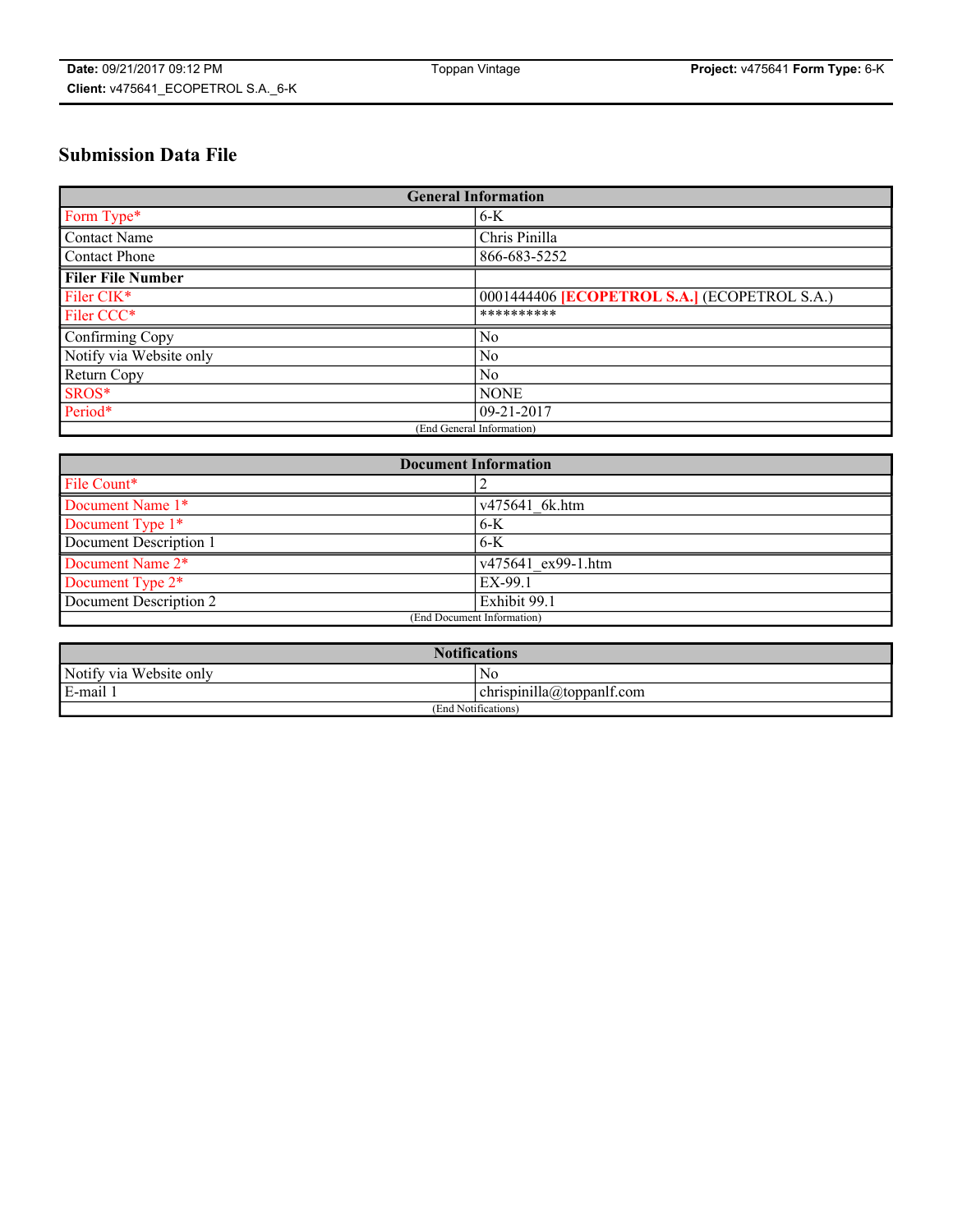**Client:** v475641\_ECOPETROL S.A.\_6-K **File:** v475641\_6k.htm **Type:** 6-K **Pg:** 1 of 2

### **UNITED STATES SECURITIES AND EXCHANGE COMMISSION Washington, D.C. 20549**

### **FORM 6-K**

### **REPORT OF FOREIGN PRIVATE ISSUER PURSUANT TO RULE 13a-16 OR 15d-16 UNDER THE SECURITIES EXCHANGE ACT OF 1934**

For the month of September, 2017 Commission File Number 001-34175

## ECOPETROL S.A.

(Exact name of registrant as specified in its charter)

N.A.

(Translation of registrant's name into English)

COLOMBIA

(Jurisdiction of incorporation or organization)

Carrera 13 No. 36 – 24 BOGOTA D.C. – COLOMBIA

(Address of principal executive offices)

Indicate by check mark whether the registrant files or will file annual reports under cover of Form 20-F or Form 40-F.

Form 20-F  $\boxtimes$  Form 40-F  $\Box$ 

Indicate by check mark if the registrant is submitting the Form 6-K in paper as permitted by Regulation S-T Rule 101(b)(1)

 $Yes \Box$  No  $\boxtimes$ 

Indicate by check mark if the registrant is submitting the Form 6-K in paper as permitted by Regulation S-T Rule 101(b)(7)

 $Yes \Box$  No  $\boxtimes$ 

Indicate by check mark whether the registrant by furnishing the information contained in this form is also thereby furnishing the information to the Commission pursuant to Rule 12g3-2(b) under the Securities Exchange Act of 1934.

 $Yes \Box$  No  $\boxtimes$ 

If "Yes" is marked, indicate below the file number assigned to the registrant in connection with Rule 12g3-2(b): 82-  $N/A$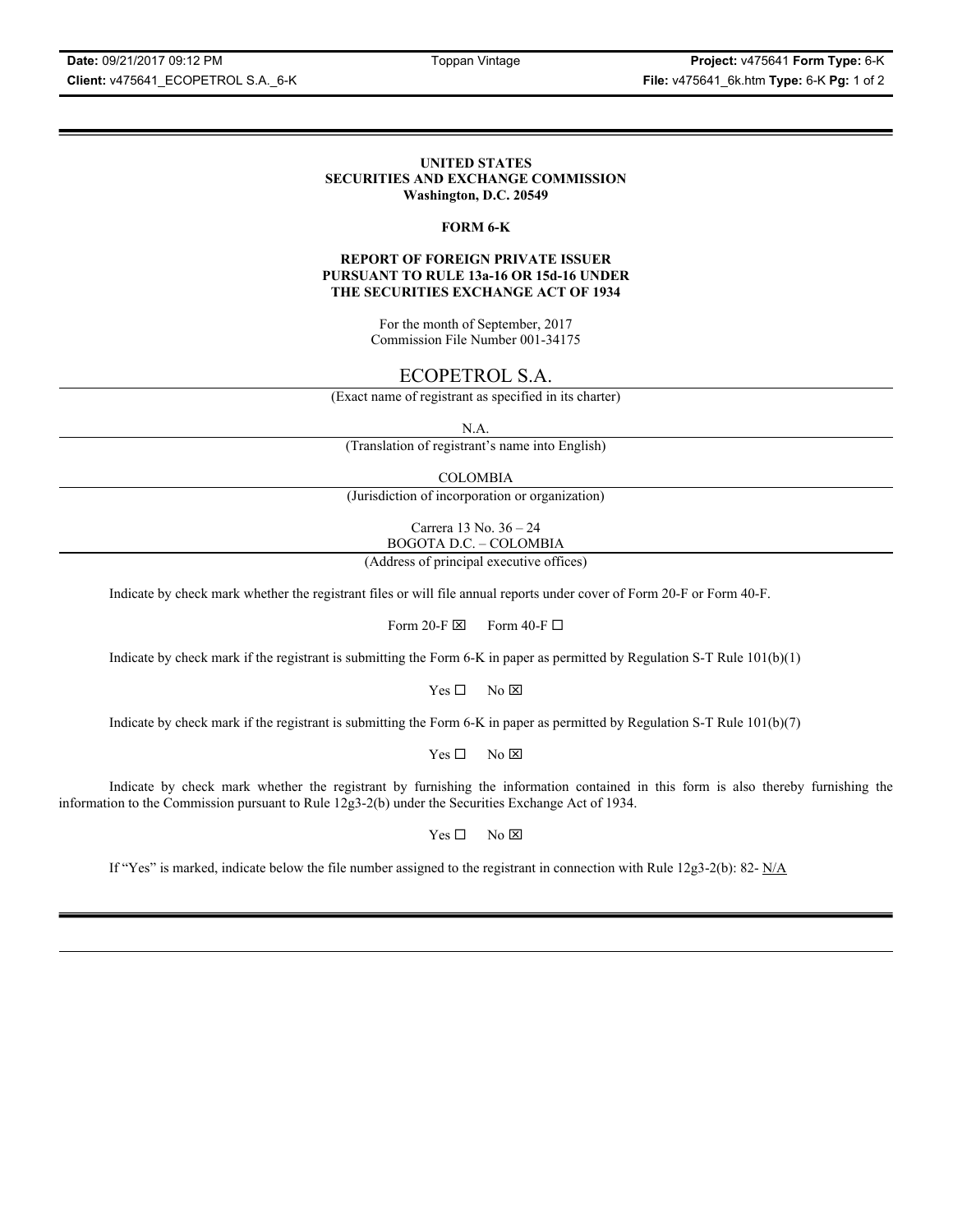### **SIGNATURES**

Pursuant to the requirements of the Securities Exchange Act of 1934, the registrant has duly caused this report to be signed on its behalf by the undersigned, thereunto duly authorized.

Ecopetrol S.A.

By: /s/ María Fernanda Suárez Name: María Fernanda Suárez Title: Chief Financial Officer

Date: September 21, 2017